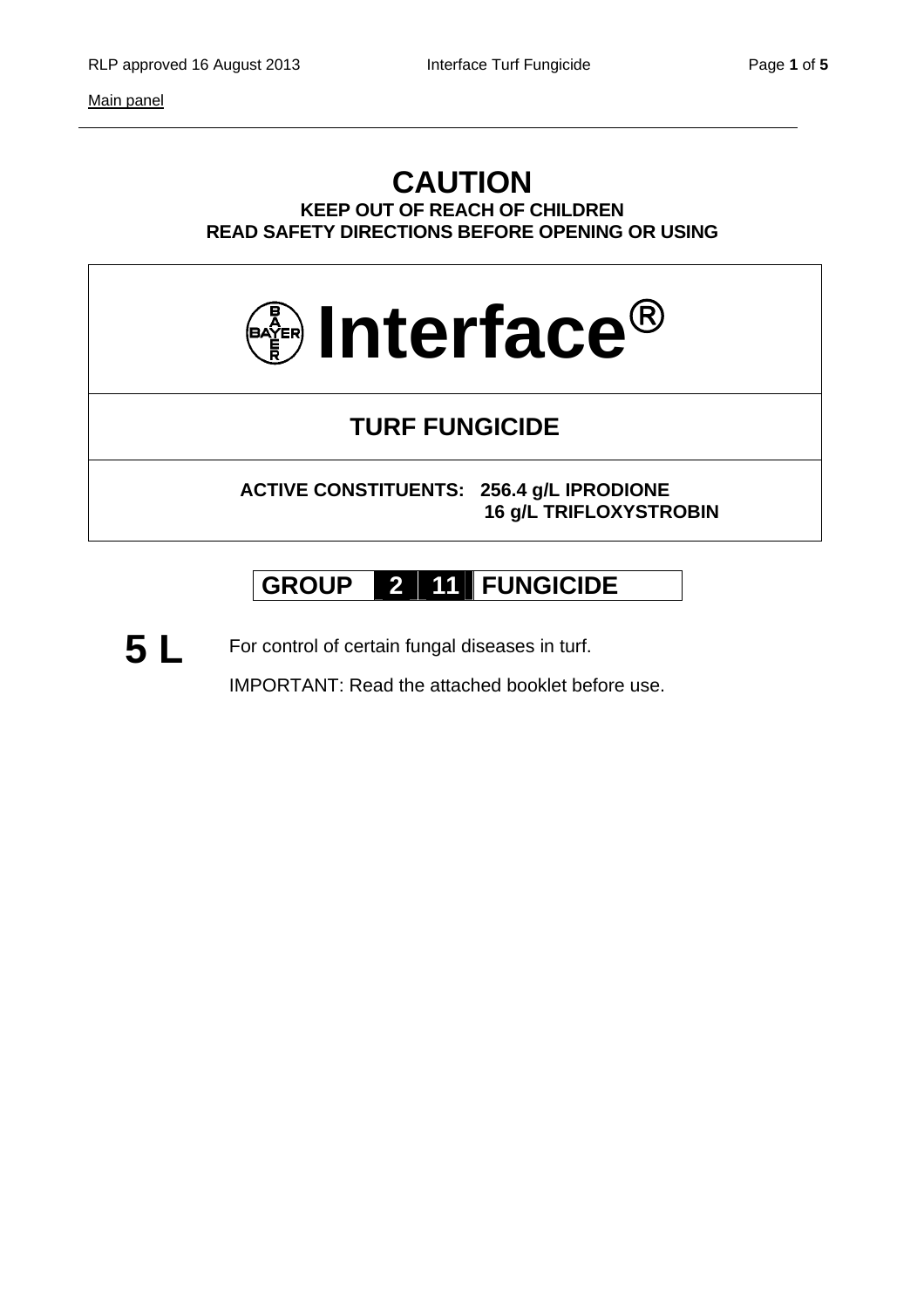Booklet front page

### **CAUTION**

**KEEP OUT REACH OF CHILDREN READ SAFETY DIRECTIONS BEFORE OPENING OR USING** 

## **INTERFACE® TURF FUNGICIDE**

**ACTIVE CONSTITUENTS: 256.4 g/L IPRODIONE 16 g/L TRIFLOXYSTROBIN** 

For control of certain fungal diseases in turf.

#### **STORAGE AND DISPOSAL**

Store in the closed, original container in a cool, well-ventilated area. DO NOT store for prolonged periods in direct sunlight.

Triple or preferably pressure rinse containers before disposal. Add rinsings to spray tank. DO NOT dispose of undiluted chemicals on site. If recycling, replace cap and return clean containers to recycler or designated collection point. If not recycling, break, crush or puncture and deliver empty packaging for appropriate disposal to an approved waste management facility. If an approved waste management facility is not available bury the empty packaging 500 mm below the surface in a disposal pit specifically marked and set up for this purpose clear of waterways, desirable vegetation and tree roots, in compliance with relevant Local, State or Territory government regulations. DO NOT burn empty containers or product. DO NOT reuse empty containers for any other purpose.

#### **SAFETY DIRECTIONS**

May irritate the eyes. When opening the container, mixing and loading and preparing spray and using prepared spray, wear cotton overalls buttoned to the neck and wrist and elbow-length chemical resistant gloves. When using prepared spray by low pressure hand wand, wear cotton overalls, over normal clothing, buttoned to the neck and wrist and a washable hat and elbow-length chemical resistant gloves. If product in eyes, wash it out immediately with water. Wash hands after use. After each day's use wash gloves and contaminated clothing.

#### **FIRST AID**

If poisoning occurs, contact a doctor or Poisons Information Centre. Phone Australia 13 11 26; New Zealand 0800 764 766.

#### **SAFETY DATA SHEET**

Additional Information is listed in the Safety Data Sheet which is available at www.bayeres.com.au.

#### **Exclusion of Liability**

This product must be used strictly as directed, and in accordance with all instructions appearing on the label and in other reference material. So far as it is lawfully able to do so, Bayer CropScience Pty. Ltd. accepts no liability or responsibility for loss or damage arising from failure to follow such directions and instructions.

#### **IMPORTANT: READ THIS BOOKLET BEFORE USE.**

APVMA Approval No.: 68019/57315

Interface $<sup>®</sup>$  is a Registered Trademark of the Bayer Group.</sup>

Bayer CropScience Pty. Ltd. A.B.N. 87 000 226 022 391-393 Tooronga Rd East Hawthorn, Vic. 3123 Phone: (03) 9248 6888 Fax: (03) 9248 6803 Technical enquiries: 1800 804 479 Website: www.bayeres.com.au

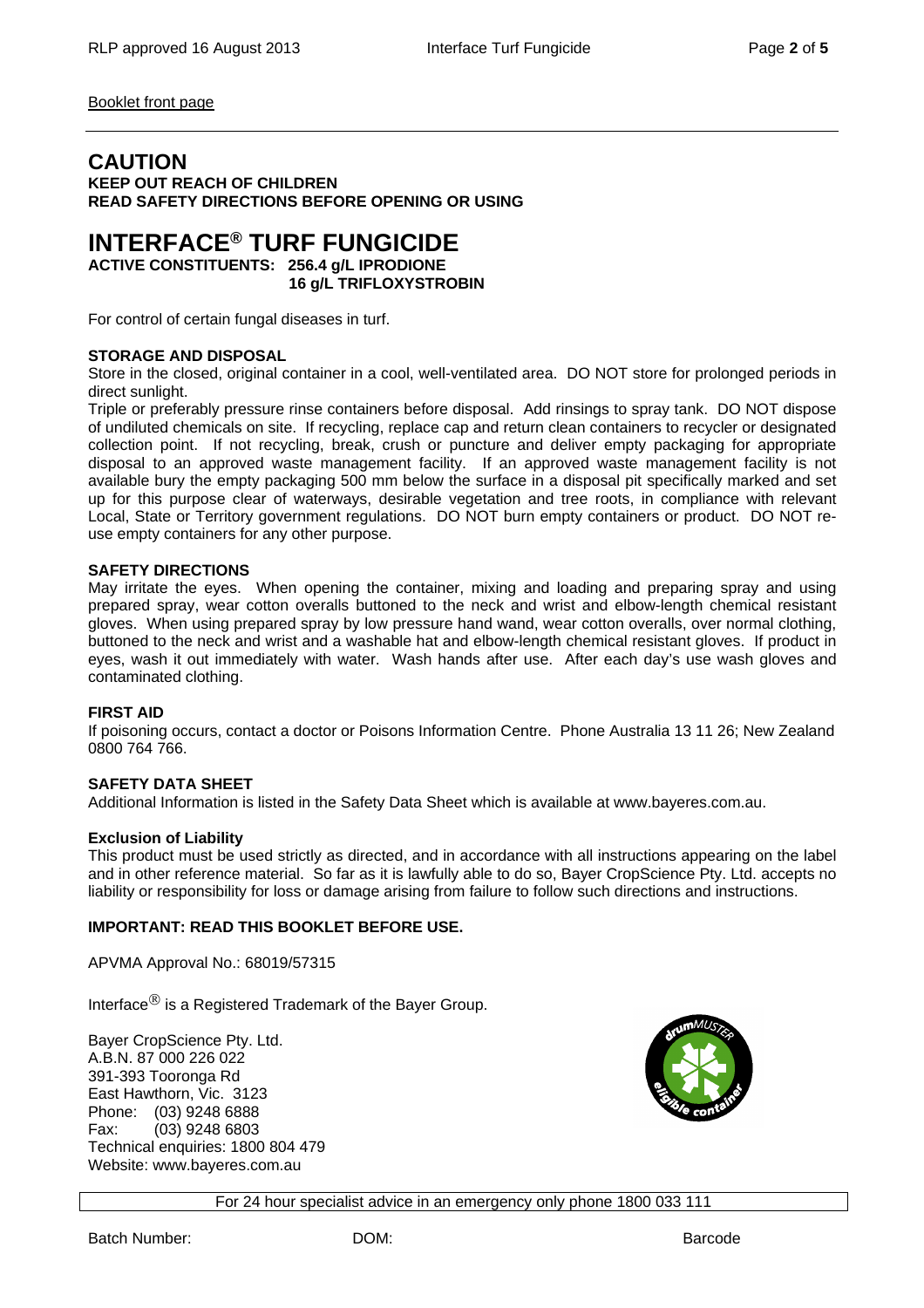#### Booklet inside

#### **DIRECTIONS FOR USE**

#### **SPRAY DRIFT RESTRAINTS**

**DO NOT** apply with spray droplets smaller than a **MEDIUM** spray droplet size category according to nozzle manufacturer specifications that refer to ASAE S572 Standard to the BCPC Guideline.

**DO NOT** apply when wind speed is less than 3 or more than 18 kilometres per hour as measured at the application site.

**DO NOT** apply during surface temperature inversion conditions at the application site.

Users of this product **MUST make an accurate written record** of the details of each spray application within 24 hours following application and **KEEP** this record for a minimum of 2 years. The spray application details that must be recorded are:

- **1**. date and start and finish times of application;
- **2**. location address and areas sprayed;
- **3**. full name of this product;
- **4**. amount used per hectare and number of hectares applied to;
- **5**. situation and disease;
- **6**. wind speed and direction during application;
- **7**. air temperature;
- **8**. nozzle brand, model and type and spray system pressure measured during application;
- **9**. name and address of person applying this product.

(Additional record details may be required by the State or Territory where this product is used).

#### **MANDATORY NO-SPRAY ZONES**

**DO NOT** apply if there are aquatic and wetland areas, including aquacultural ponds or surface streams and rivers, within **20 metres** downwind from the application area.

| <b>Situation</b> | <b>Disease</b>               | Rate          | <b>Critical Comments</b>                         |
|------------------|------------------------------|---------------|--------------------------------------------------|
| Turf             | Brown patch                  | 12.5 $L/ha$   | Apply when conditions are favourable for         |
|                  | (Rhizoctonia solani),        |               | disease development. For preventative            |
|                  | Dollar spot (Sclerotinia     | Water volume: | control, apply on a 21-28 day interval when      |
|                  | homoeocarpa),                | 800-1600 L/ha | conditions are favourable for disease            |
|                  | <b>Fusarium</b>              |               | development. For curative control, apply on      |
|                  | (Microdochium nivale),       |               | a 14-21-day interval. For Brown Patch            |
|                  | Gray leaf spot               |               | control, apply sufficient irrigation to wash the |
|                  | (Pyricularia grisea),        |               | product into the crown and upper root zone.      |
|                  | Helminthosporium             |               | DO NOT apply using equipment carried on          |
|                  | disease (Bipolaris           |               | the back of the user.                            |
|                  | spp., Drechslera spp.,       |               | DO NOT apply more than two consecutive           |
|                  | Exserohilum spp.),           |               | sprays of fungicides from the same activity      |
|                  | Rust ( <i>Puccinia</i> spp.) |               | group (other than Group 14, 28, M2, M3, M4       |
|                  |                              |               | or M5) unless mixed with a protectant            |
|                  |                              |               | fungicide from group 14, 28, M2, M3, M4 or       |
|                  |                              |               | M5.                                              |

#### **NOT TO BE USED FOR ANY PURPOSE, OR IN ANY MANNER, CONTRARY TO THIS LABEL UNLESS AUTHORISED UNDER APPROPRIATE LEGISLATION.**

#### **GENERAL INSTRUCTIONS**

**Application:** Good control requires good coverage. Application should be made using sufficient water to ensure thorough coverage.

**Note:** This product may be very unstable in conditions where the pH is 7 or higher. It is therefore essential to check the pH of the spray solution before adding this product. A suitable registered buffering agent may have to be added to bring pH down below 7.

**Turf nutrition:** This product acts very rapidly and where the turf is of a low nutritional status, a slight yellowing may be seen. This effect will be corrected by nitrogenous fertiliser application. Where possible, it is recommended that the fertiliser program should precede the fungicide application.

**Compatibility:** As formulations of other manufacturers' products are beyond the control of Bayer, all mixtures should be tested prior to mixing commercial quantities.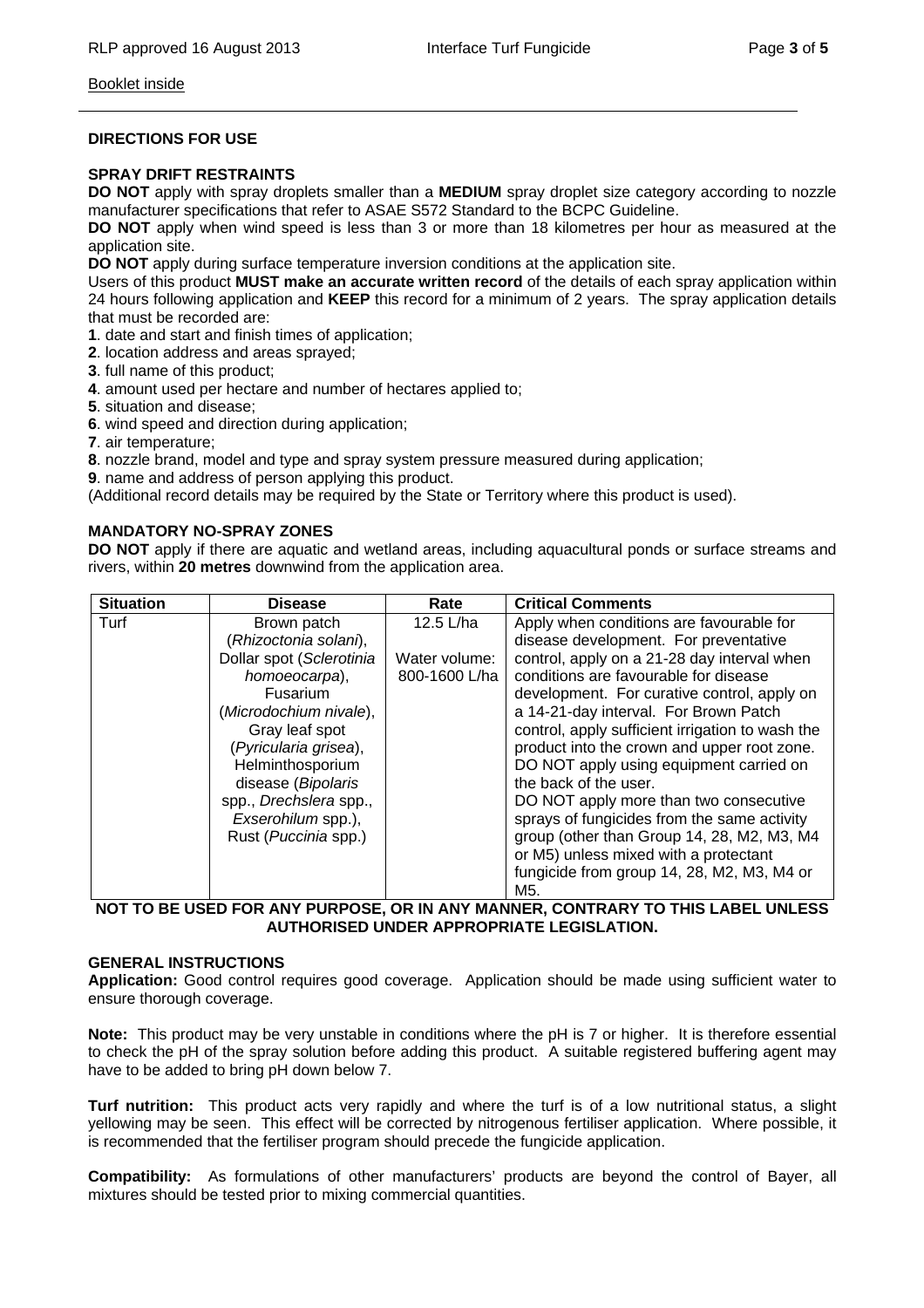#### **RISK TO NON-TARGET INSECTS**

**Interface® Turf Fungicide** may have adverse effects on some non-target beneficial insects, in particular predatory bugs. This risk should be taken into account where Integrated Pest Management utilising these organisms is practiced.

#### **FUNGICIDE RESISTANCE WARNING GROUP 2 11 FUNGICIDE**

For fungicide resistance management, **Interface** is a Group 2 & 11 fungicide. Some naturally occurring individual fungi resistant to **Interface** and other Group 2 & 11 fungicides may exist through normal genetic variability in any fungal population. The resistant individuals can eventually dominate the fungal population if these fungicides are used repeatedly. These resistant fungi will not be controlled by **Interface** and other Group 2 & 11 fungicides, thus resulting in a reduction in efficacy. Since the occurrence of resistant fungi is difficult to detect prior to use, Bayer accepts no liability for any losses that may result from the failure of **Interface** to control resistant fungi.

#### **PRECAUTIONS**

DO NOT apply in areas accessible to children.

DO NOT apply using equipment carried on the back of the user.

#### **RE-ENTRY PERIOD**

DO NOT enter treated areas to perform low exposure activities such as irrigation until the spray has dried, unless wearing cotton overalls buttoned to the neck and wrist (or equivalent clothing) and chemical resistant gloves. Clothing must be laundered after each day's use.

DO NOT enter treated areas to perform high exposure activities such as transplanting and hand weeding for 20 days unless wearing cotton overalls buttoned to the neck and wrist (or equivalent clothing) and chemical resistant gloves. Clothing must be laundered after each day's use.

#### **PROTECTION OF CROPS, NATIVE AND OTHER NON-TARGET PLANTS**

DO NOT apply under weather conditions, or from spraying equipment, that may cause spray to drift onto nearby susceptible plants/crops, cropping lands or pastures.

#### **PROTECTION OF LIVESTOCK**

DO NOT graze treated areas or feed turf clippings from treated areas to animals including poultry.

#### **PROTECTION OF WILDLIFE, FISH, CRUSTACEANS AND ENVIRONMENT**

Very toxic to aquatic life. DO NOT contaminate wetlands or water courses with this product or used containers.

#### **STORAGE AND DISPOSAL**

Store in the closed, original container in a cool, well-ventilated area. DO NOT store for prolonged periods in direct sunlight.

Triple or preferably pressure rinse containers before disposal. Add rinsings to spray tank. DO NOT dispose of undiluted chemicals on site. If recycling, replace cap and return clean containers to recycler or designated collection point. If not recycling, break, crush or puncture and deliver empty packaging for appropriate disposal to an approved waste management facility. If an approved waste management facility is not available bury the empty packaging 500 mm below the surface in a disposal pit specifically marked and set up for this purpose clear of waterways, desirable vegetation and tree roots, in compliance with relevant Local, State or Territory government regulations. DO NOT burn empty containers or product. DO NOT reuse empty containers for any other purpose.

#### **SAFETY DIRECTIONS**

May irritate the eyes. When opening the container, mixing and loading and preparing spray and using prepared spray, wear cotton overalls buttoned to the neck and wrist and elbow-length chemical resistant gloves. When using prepared spray by low pressure hand wand, wear cotton overalls, over normal clothing, buttoned to the neck and wrist and a washable hat and elbow-length chemical resistant gloves. If product in eyes, wash it out immediately with water. Wash hands after use. After each day's use wash gloves and contaminated clothing.

#### **FIRST AID**

If poisoning occurs, contact a doctor or Poisons Information Centre. Phone Australia 13 11 26; New Zealand 0800 764 766.

#### **SAFETY DATA SHEET**

Additional Information is listed in the Safety Data Sheet which is available at www.bayeres.com.au.